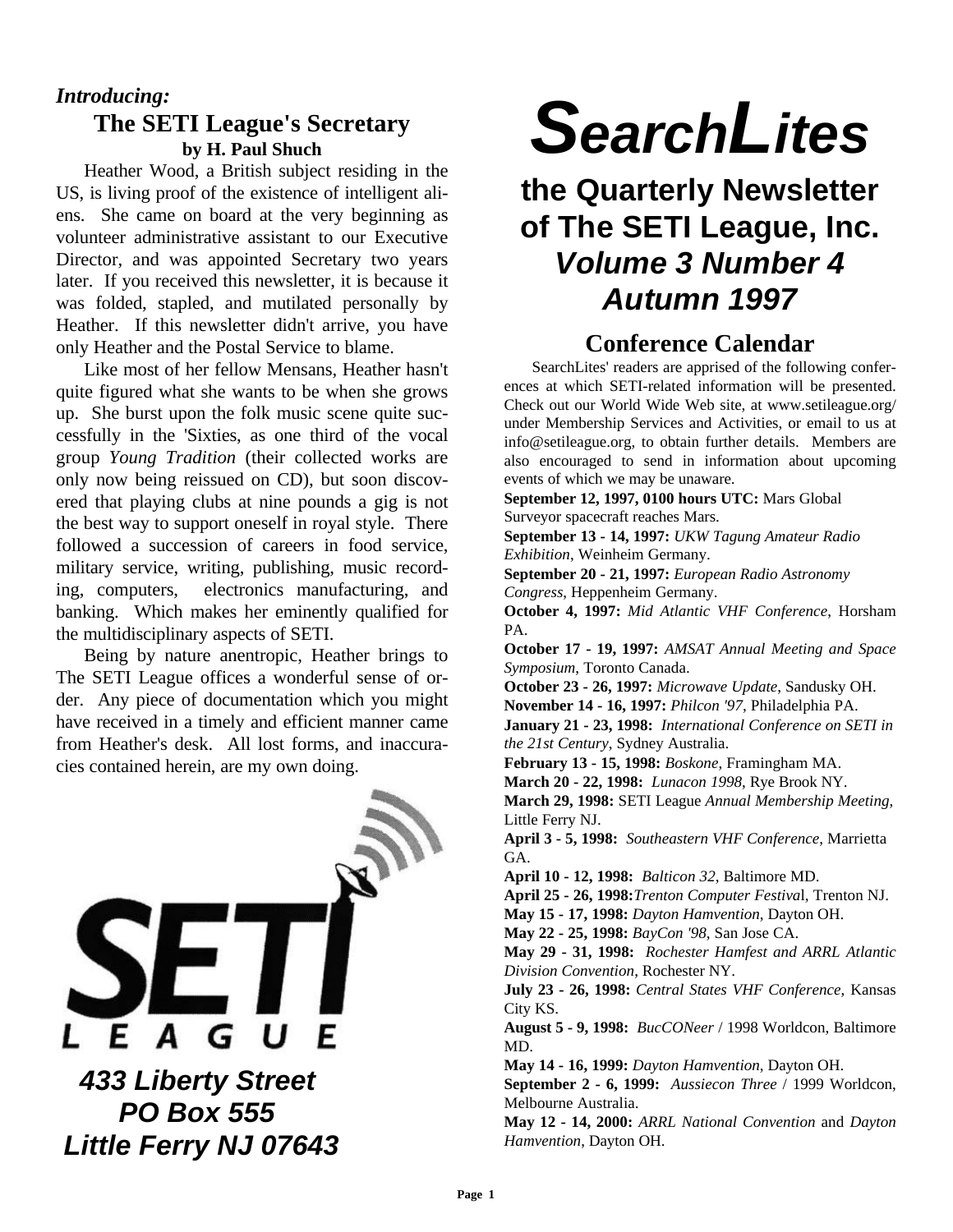#### *Ask Dr. SETI*

*I believe that we must have some fundamental problems with our perceptions of what we should be able to detect. In my opinion, the calculations relevant to our detection equipment's ability is only a minor consideration in the likelihood of detecting ET radio waves. There may be 1 or even a 101 technical reasons, that we don't yet understand, as to why the radio waves we are looking for aren't getting here.*

*I suggest that we look for other radio waves nearby in our galaxy that have about the same power as our most powerful common transmissions, namely radio waves generated by lightning. Lightning generated radio waves should be studied to learn if their frequency composition is unique in any way. If it does have any unique properties, we may be able to sort them out from the rf din of this galaxy. If we can not detect or identify such equally weak waves that we "know" are out there, it would safe to say that ET waves aren't going to punch through either.*

*JP, Ludington, MI*

#### **The Doctor Responds:**

Your basic premise may of course be true. On the other hand, there is no clear evidence that these radio waves aren't getting here! All we can say for sure is that we have not yet received them in a verifiable, repeatable, conclusive way.

Analysis of the lightning spectrum has been done, extensively, by an electrical engineering professor named Paul Ryan. His work was done twenty years ago while developing a device called a Storm Scope, used by pilots to detect and avoid thunderstorms. Lightning does indeed have a unique and unmistakable electromagnetic signature, at least on Earth. Unfortunately, its energy peaks near a frequency of 50 kHz, a portion of the spectrum which will not penetrate our ionosphere. Certainly space-based searches for extra-terrestrial lightning are feasible, but far beyond our budget. This is my personal opinion, which not everybody in the SETI community shares. For an alternative viewpoint, see the article on the following page.

You do bring up an important point. One good way to verify that our equipment is doing what is expected of it is to use it to detect known natural electromagnetic phenomena. We do this with our SETI receivers, when we point them at known extra-solar radio sources and measure signal strength. By using SETI receivers for conventional radioastronomy (the detection of those "equally weak waves that we 'know' are out there"), we have indeed determined that their ultimate sensitivity is adequate to the task at hand.

Incidentally, we also use known artificial signals to verify the operation of our equipment. When Project Phoenix went on the air two years ago from the Parkes observatory in Australia, scientists calculated that they should be able to receive the 10 watt beacon from the Pioneer 10 spacecraft, beyond the edge of the solar system. They received not only the carrier, but also the modulation sidebands, verifying the sensitivity of their equipment. More recently (as reported in the last issue of *SearchLites*), SETI League members have received the 1.3 Watt omnidirectional beacon from the Global Mars Surveyor satellite at 5 Million km from Earth, at levels consistent with what our calculations predicted.

It is often assumed that our failure to verify SETI hits to date is somehow due to their being unreceivable here on Earth. In fact, all our studies and computations indicate that they should be quite easily detectable, with the equipment at hand, if we only look on the right frequency, in the right direction, at the right time. But all the world's SETI searches to date have logged just a few thousand hours of observation, over a tiny fraction of the sky, on precious few plausible frequencies. Not only have we not yet scratched the surface, we haven't even yet felt the itch.

*Send your questions to Ask Dr. SETI, PO Box 555, Little Ferry NJ 07643, or email your questions to askdrseti@setileague.org. Remember, he's not a real doctor (rather, he's the kind who actually has to work for a living!). For health questions, consult a competent medical professional.*

#### **Participatory SETI: A Model for Public Involvement**

Beginning with the promulgation of the Project Cyclops report a quarter of a century ago, the public perception of SETI has been that it required the kinds of facilities which only governments can afford. The 1990's signaled a shift in this perception, culminating in the cancellation of the NASA SETI program. It is now widely held that not even governments can afford SETI. Yet significant advances in microwave circuitry and computer technology have continued to lower the cost and increase the performance of facilities capable of communication over interstellar distances. If our basic assumptions about the abundance of technologically advanced civilizations are correct, equipment which stands a reasonable chance of SETI success is today within the reach of even the dedicated amateur. Yet general misconceptions about the cost and complexity of mounting a viable search continue to limit public interest in, and support of, privatized SETI.

This paper explores recent educational initiatives of the non-profit, membership-supported SETI League to generate more realistic public perceptions as to the requirements for a widespread, privatized SETI effort. Current thinking as to the probable distribution of extra-terrestrial civilizations is explored, and the equipment and coordination costs associated with a global search effort are estimated. The SETI League feels that the public still lacks an appreciation for the true costs and benefits of a large-scale SETI program. Reality probably falls somewhere between the extremes articulated in Hollywood and in Washington.

#### *Editor's Note:*

Above is the abstract to an Invited Paper which SETI League executive director H. Paul Shuch will be presenting at the *SETI in the 21st Century Conference*, Sydney Australia, 21-23 January 1998. Conference details may be found on this Web site: <http://coder-dc.macarthur.uws.edu.au/conf.htm**>**.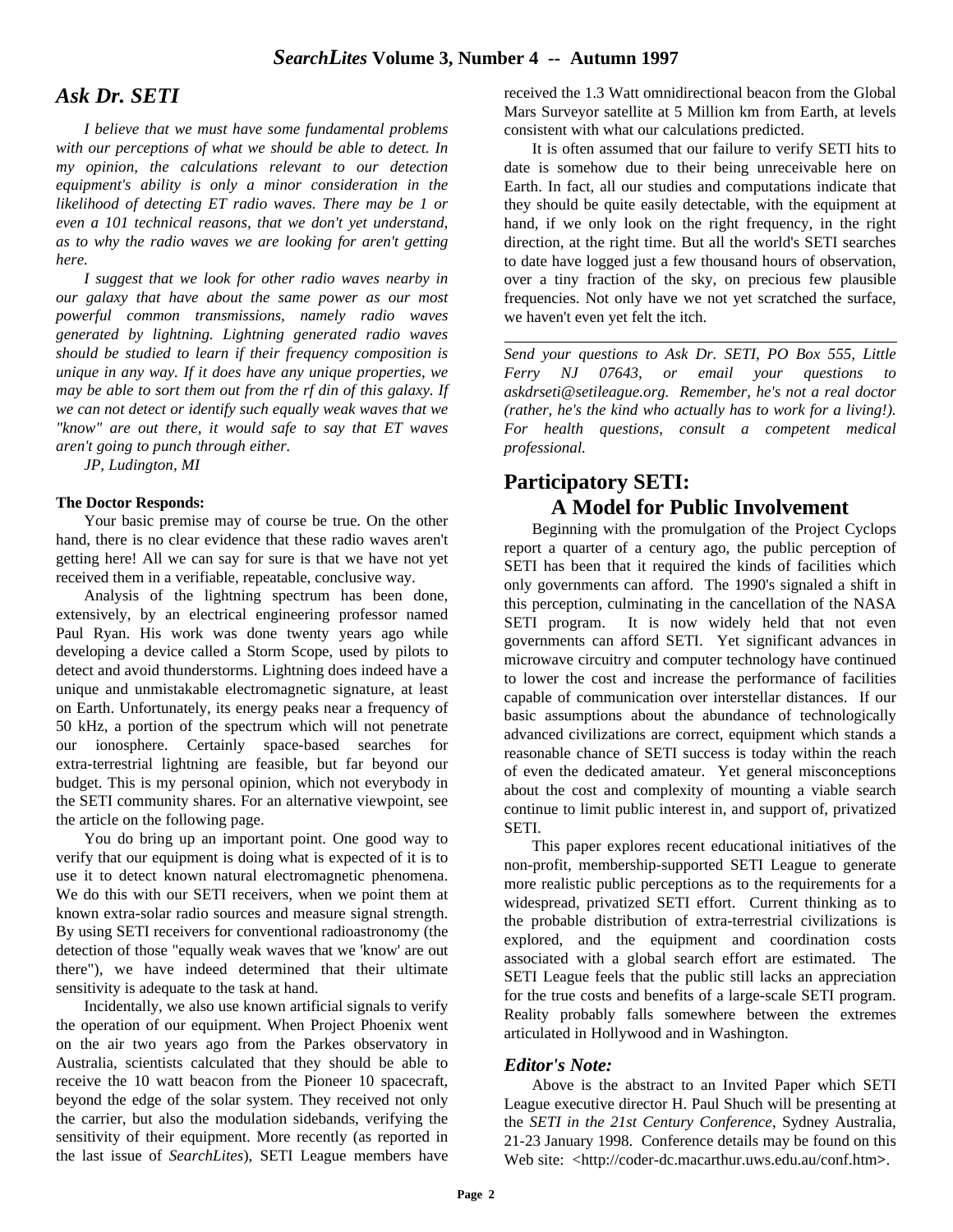#### *Correspondence*

*The following is a sampling of letters and emails received by our executive director in response to the lead article in the last* SearchLites*, announcing his new five-year contract to remain at the helm of The SETI League.*

Congratulations. It cannot have been easy kicking the professorship out of the door. But it shows one thing....you've walked that passage of fire that persuades you SETI is worth committing to and at whatever cost. Best wishes, Carol Oliver**,** UWS Macarthur

Wonderful news, Paul. I am delighted by your decision. Allen Tough, University of Toronto

I congratulate you for your commitment to the League and for your willingness to take on the challenge of leading it over the next five years. 73, Peter Coffee, AC6EN

I just read on the SL Web site that you are going to be sticking around for another 5 years! Now I know the League will continue to thrive and survive! I certainly understand your need for a career change, not to mention the importance of what you are undertaking for science. You made the right move. All the best, Larry Klaes

Congrats on the new long-term position. We need all the leadership we can get!! Malcolm Mallette, WA9BVS

GREAT 2 HEAR You'll be with SETI!! 73, Claude H. May, N6IQ

Congratulations on the bold leap! You bring such incredible and positive energy to the SETI League, that I know the organization, as well as the world wide SETI effort, would be lost without you. Sincerely, Nancy Parker

Paul, it was really wonderful news to learn that you have come to the momentous decision to stay with The SETI League for a further five years as our Executive Director. I know you will have burnt the midnight oil on several occasions, both you and your new family, before you came to your final decision. I am, as I know all the members are, truly delighted. Cheers, Ken Chattenton, G4KIR

Congrats on your bold step into full time SETI. I suspect it feels a bit the way my leaving NASA did to me. D. Kent Cullers, WA6BSV, SETI Institute

I too recently retired from a long teaching career. I know that it must have been a very difficult decision. I have a feeling that the years ahead will fully justify it. Best wishes on your "new" career. 73 de Tom, W6QJI

Congratulations on your 5-year contract with the SETI League. I'm sure it was the right decision. And good luck! Best wishes, Marcus Chown

Sounds like you've taken a bold leap indeed! Gerry Fleming, KE2RC

Congratulations on going 'full time' with The SETI League...you have a most interesting job and I know you are excited about it. Felton "Mitch" Mitchell, W4OA

#### *To The SETI League, 500 of my closest friends:*

*Many thanks for your kind words and tireless efforts. This has not been an easy decision for me, but you've all helped to make it the only logical course. It will be a pleasure working with you for the next five years. All the best, H. Paul Shuch*

# *Technical Feature:* **Searching for Habitable Planets**

by Ron Blue (rcb5@msn.com) and Woody Lakey Lehigh County Community College 4525 Education Park Drive Schnecksville PA 18078 Copyright ©1993, All right reserved

#### **Abstract:**

The usage of radio emissions from lightning storms in extraterrestrial oxygenated atmospheres or Jovian atmospheres are proposed to provide detectable radio signals suggesting Earth type planets and Jovian type planets. Significant technical problems and procedures are discussed.

#### **Discussion:**

The debate over whether or not there are earthlike planets outside our own solar system has raged for quite some time. Recently, in an effort to support that there are other planets capable of sustaining life as we know it, the necessary mathematical calculations, based on current knowledge about planet formation and stellar evolution, were made. The results supports that life on other planets is mathematically probable. Although, the calculations show that life should be on other planets, there is no strong empirical evidence to lend credence to this theoretical statement.

Many advances have been made in the "art" of predicting planets around other stars. Radio astronomy has detected evidence that planet formation may be common in the universe. For example, it has been noticed that a one hundred meter wobble occurs on a certain star. It was then theorized that a planet about ten times the size of Jupiter is causing this particular wobble due to it's gravitational pull. Analysis of pulsar radio signals strongly suggest a planet like object is interfering with the signal. Further analysis of other radio signals reveal circular spaces of material missing around many stars. This absence of a signal is believed to be due to planet forming forces that may have swept that area clean of any type of debris when planets were formed. The Hubble space telescope pictures of developing star systems provided more confirming evidence.

The theory that stars have planets is seductive. The theory that some of these planets may have life is provocative. Extreme caution must be exercised in the procedures used to discover planets, as the history of science clearly points to the fact that scientists often find what they are looking for, even if it does not exist.

Scientists will not know for a fact that other stars have planets until they or their equipment arrives at another star system. The empirical evidence needed to accurately assess whether or not a planet has the ability to sustain life as we know it will not be available until such time as man actually sets foot upon that planet. However, evidence has advanced enough to strongly suggest that stars have planets, and some of these planets may be able to sustain life. What is required are promising techniques to suggest where and how to look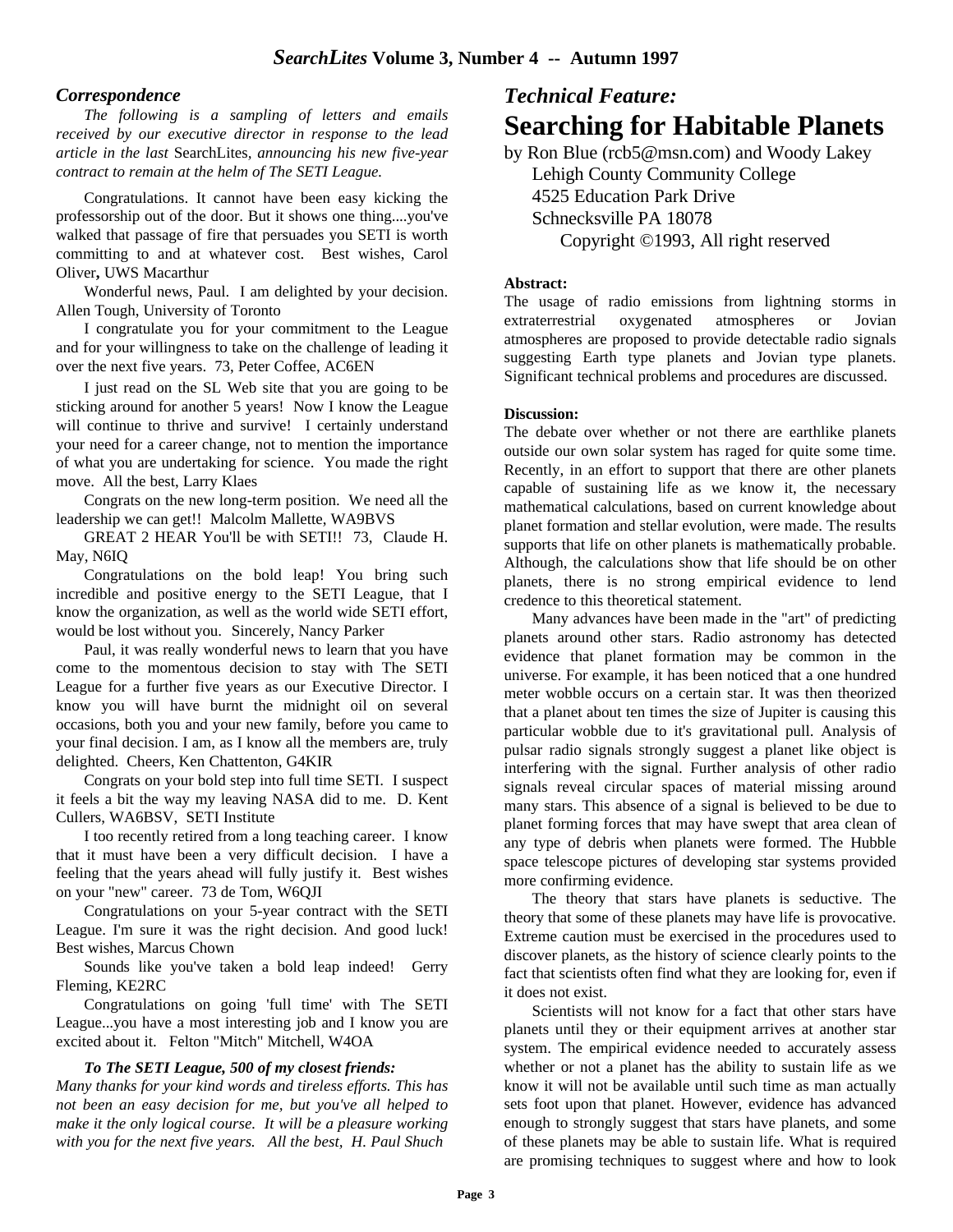for other planets. One way that this mission could be accomplished, maybe using naturally occurring phenomenon to our advantage in discovering these planets. One type of phenomenon that may be used, is lightning.

All planets in our solar system are suspected of creating lightning or lightning like phenomenon. Lightning has been observed on Venus, Jupiter, Mars, Uranus, and possibly Neptune, Titan and Mercury. The type of lightning and type of atmosphere that lightning is created in, creates a unique radio signal. The easiest signal

from another planet to detect is from Jupiter. This strong radio signal goes through our atmosphere easily. A way to further substantiate the theory that there are other planets around other stars would be to tune in for this signal by using a radio telescope. It is known that the lightning from Jupiter's atmosphere occurs at a frequency of 10 megahertz. Therefore, if another planet were to be discovered having a lightning radio signal frequency of 10 megahertz, it could be assumed that the planet's atmosphere would be similar to that of Jupiter. Whether the signal strength is strong enough will have to wait until further experimentation and improved technology. Current opinion is that it is unlikely the signal is strong enough based on current technology. In science you should never say never. The plasma (lightning like activity) on Jupiter is similar to signals from the sun from Type II and Type III bursts. Other stars will produce the same type of signal. We have already observed this from relatively nearby stars. There may no way to differentiate between a Jovian planet and a star. Using our planet as shield to protect us from the strong signals from strong local noise produced by the sun and Jupiter we may increase our chances for success. If your dream is big enough you will search for solutions to your problems. While doing this you will learn a lot about yourself and nature and sometimes accomplish your dream. Based on computer simulations of planet formation Earth type planets should be quiet common but Jovian type planet may be rare. This rareness will lower the probability of intelligent life because a Jovian type planet is necessary to sweep a solar system of comets. Collisions with comets once every million years do to the absence of a Jovian type planet would limit the chance of development of stable life systems. This means it will be important to also listen for radio signals from Jovian type planets.

Since the bigger goal is the discovery of empirical evidence of earth-like planets, some further discussion is in order. Life as we know it has created as a biological waste, our oxygenated atmosphere. No known planet in our solar system has an oxygenated atmosphere, except for Earth. There is no known way to have an oxygenated atmosphere, without the process of photosynthesis to create the oxygen. Currently, our national program for searching for extra terrestrial intelligence is searching the radio window (those signals that the atmosphere allows through) for patterned signals, similar to radio broadcasts, or television signals. Our own man made radio signals are now about 100 light years from Earth and could be detected by a SETI like program created by intelligent beings on another planet in another star system.

While the SETI program should continue, a radio search as we are proposing could locate planets in the future for the SETI program to monitor. In addition, a draw back of the SETI program is that life must have evolved in a manner similar to that of Earth, in order to be sending signals of this type. Another limitation, is the obtaining of useable information from any of these signals that are received. Again, in order for mankind to make any type of sense from these signals, the other planet would have to have evolved in such a way that information would need to be within these signals, and not carried on some type of carrier wave. It is likely that within two hundred years all our electronic information will probably be carried over optic fibers. There is still another limitation. That is that in the history of mankind, radio and television have existed for a "mere tick of the clock", a clock that has been running for about 4.5 billion years. If life has evolved upon other planets, SETI could be searching star systems that have not yet reached that level of development or have already gone past that level of technology. The oxygenated atmosphere on Earth has existed for at least 3.75 billion years. Lightning storms have been sending signals of our existence as a planet with life for the same amount of time. Even if the SETI program never hits "pay-dirt," it would be of a great importance to know where other earth-type planets exist.

One cannot be lulled into a false sense of expectancy. There are considerable difficulties associated with the proposal of using lightning storms as an indicator of earth-type planets. Some of the problems could be eliminated with the use of a lunar radio telescope observatory on the dark side of the moon, a earth orbit space radio telescope, or a solar orbit space telescope at 550 AU or 7.4 light hours using the sun as a gravitational lens to focus radio waves. Since at best this is problematic and hundreds of years in the future, other ways should be considered.

One possible solution would be the use of radio-telescopes placed at strategic locations on Earth. A major problem with this proposal is that the radio telescopes will experience strong local radio noise from our own lightning storms. The question then becomes, are the radio signals that we need from another earthlike planet strong enough to get through our atmosphere and be detected. Current opinion is that the answer to this question is no.

A star that is quite similar to the sun, is called Epsilon Eri., which is about 11 light years away from Earth. A planet in the Epsilon Eri system, with a radio transmitting at 1 megawatt of power, with a 600 foot antenna could easily be detected from Earth according to Frank Drake, professor of astronomy at University of California at Santa Cruz.

On Earth, a bolt of lightning produces from 10,000 to 200,000 amperes of electricity moving over a distance of about a mile. This superheats the air from 20,000 to 40,000 degrees Celsius. The average frequency rate for lightning on Earth is from 60 to 100 cycles per second. The average power of all these lightning strikes, is about 100 billion watts per second. A single bolt of lightning can easily be detected around the world as a radio "whistler," or "spike." "Whistlers" are due to an interaction effect from lightning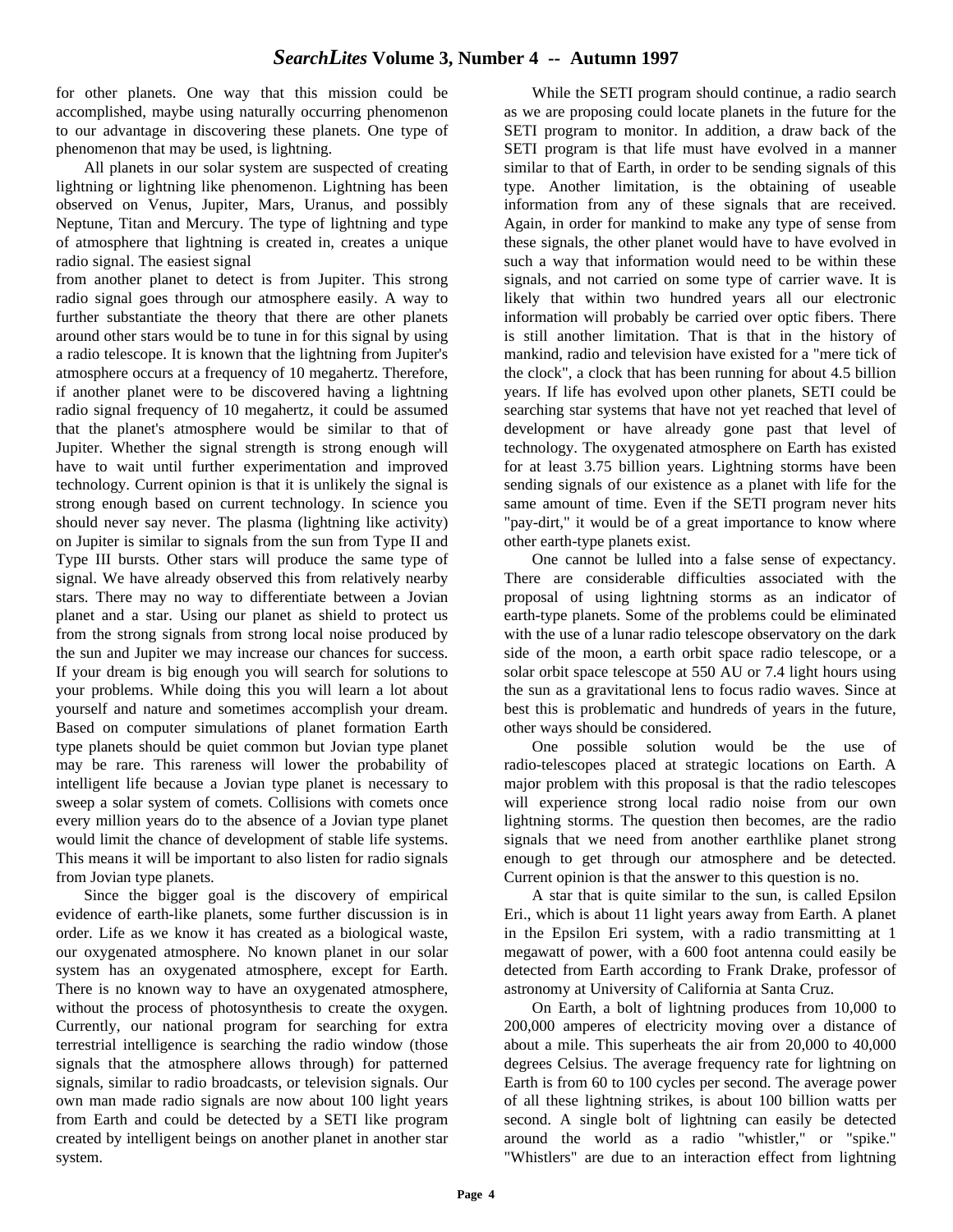and ions trapped in the earth's magnetic field in outer space. The millions of volts in a cloud being simultaneously released in a lightning storm acts like a capacitor and causes the ions in outer space to oscillate, which causes radio waves. It could therefore be logical, from the technical aspects, to use "whistlers" in the search for planets with oxygenated atmospheres from a lunar radio telescope. It would be best, if the original sources, or lightning could be used instead. The moving electrical current in lightning creates radio waves. The electromagnetic waves from Earth lightning are all over the spectrum, but seem to be at a maximum output for radio waves at 5 to 7 kilocycles per second. The good news is that this very low frequency is rarely used by people because of the expensive antenna systems required for this frequency. The bad news is that the lower the frequency the more the noise you will hear. This frequency is very close to the noise of electrons moving randomly in circuits. This frequency is a ground wave which means the wave travels around the world for longer distances than higher frequency. This means the noise from earth lightning storms will be severe. The current in lightning flow in micron size plasma. This will raise the power of the radio signal. The speed of release of the discharge is in tens of a second. This will increase the power of the radio signal. The signal is polarized which increases the power of the signal.

It must be made clear that this radio signal only occurs in an oxygenated atmosphere. While it is true that there are other types of phenomena that could emit the same frequency radio emissions, it should be remembered that lightning occurs in sets.

A single bolt of lightning can be detected and tracked anywhere on the planet Earth. Therefore, it is not illogical to assume that lightning from other oxygenated atmospheres could be tracked from Earth, the moon, or outer space. This is not to say that the process would be easy. To begin with, there is always the possibility of human error. Then there is the problem of insuring that the radio frequencies that are discovered are indeed originating from deep space.

Of human error, there is not much that can be done, except for validation of findings. However, using the technology available today, it is possible to assure that the emanations that are being tracked are indeed from space.

One way of accomplishing this task, would be through the use of computers and discriminators tied into the "listening stations." It would be necessary to use the computer-discriminator system placed at a constant distance and in constant contact with the monitoring radio telescopes. At least two monitoring stations should be used. In this way, any transmission that was received by the monitoring station could be instantly checked against what the other station had received. If the signals matched, it could be investigated further. If they did not, the signals could be discarded as being "spurious radio emissions."

The antennae themselves would have to be a minimum of thirty-five feet high, and seventeen and one half feet long using the 10th harmonic. It would also be necessary for the antennae to be at least four thousand meters apart from each other. It must be understood that the receiving radio antennae

must have the ability to track objects. Because the signal we are interested in will be weak a new procedure is suggested to solve that problem. By focusing the reflected radio waves onto a liquid helium cool superconductor the signal strength maybe increase millions of times. The first pair above would be strengthened by adding more pairs in a circular configuration with all data being correlated by a computer to eliminate spurious data. Using these configurations, it may be possible to monitor various star systems that may appear to be promising.

Another problem that must be overcome, is that of spurious emissions. In order to facilitate the most surreptitious response curves, it is suggested that the antennae be surrounded by a "super antenna." This would be constructed from the most conductive materials. In this way, these super antennae would be able to attract the spurious signals, and either send them to ground, or to provide a chart with which the signals from space could be differentiated. The use of the "super antenna" and the discriminator may allow a reasonable chance of success. What the super antenna could not filter out, could be compared to the emissions that are received by the discriminator. Any signals that do not match would be automatically discarded. Using these procedures, it may be possible to recognize an extraterrestrial Earth-type planet, Jupiter-type planet, a Venus-type planet or even a Mars-type planet.

Success will not end with these discoveries; instead, it will only begin. The wealth of information that may be available is staggering. Radio signals are capable of providing more information, if mankind has an idea of what to look for and the future technology to allow him to look. Science has a habit of catching up to our dreams. Lightning storms on Jupiter occur frequently at noon. A signal that peaks every ten hours would show that the Jupiter like planet, around another star system, has a "day" of this time period. On Earth, at Denver, Colorado, lightning storms distribute themselves in a skewed curve with the most frequent starting time being noon, and the highest frequency time being 3:00 PM. Lightning storms are infrequent over the oceans on Earth, therefore, it would be logical to assume that the frequency and location of lightning storms on planets with an oxygenated atmosphere, could show where water-land distributions may be located. This could provide an invaluable aid for mapping Earth type planets. A statistical plot of reception from another Earth type planet may reveal it's water to land mass ratio and the length of it's day.

Intelligent life in the universe could be actively listening to the radio frequencies associated with their type of lightning storms to discover early which planets they would attempt to colonize, explore, or possibly contact. These special frequencies may be the natural frequency to communicate with other species instead of the proposed 21 centimeters. The reason is because the admission price to the galactic civilization is quiet high. It is extremely difficult to have the technological advances necessary to monitor these frequencies. The question then becomes, "Is anybody really listening?"